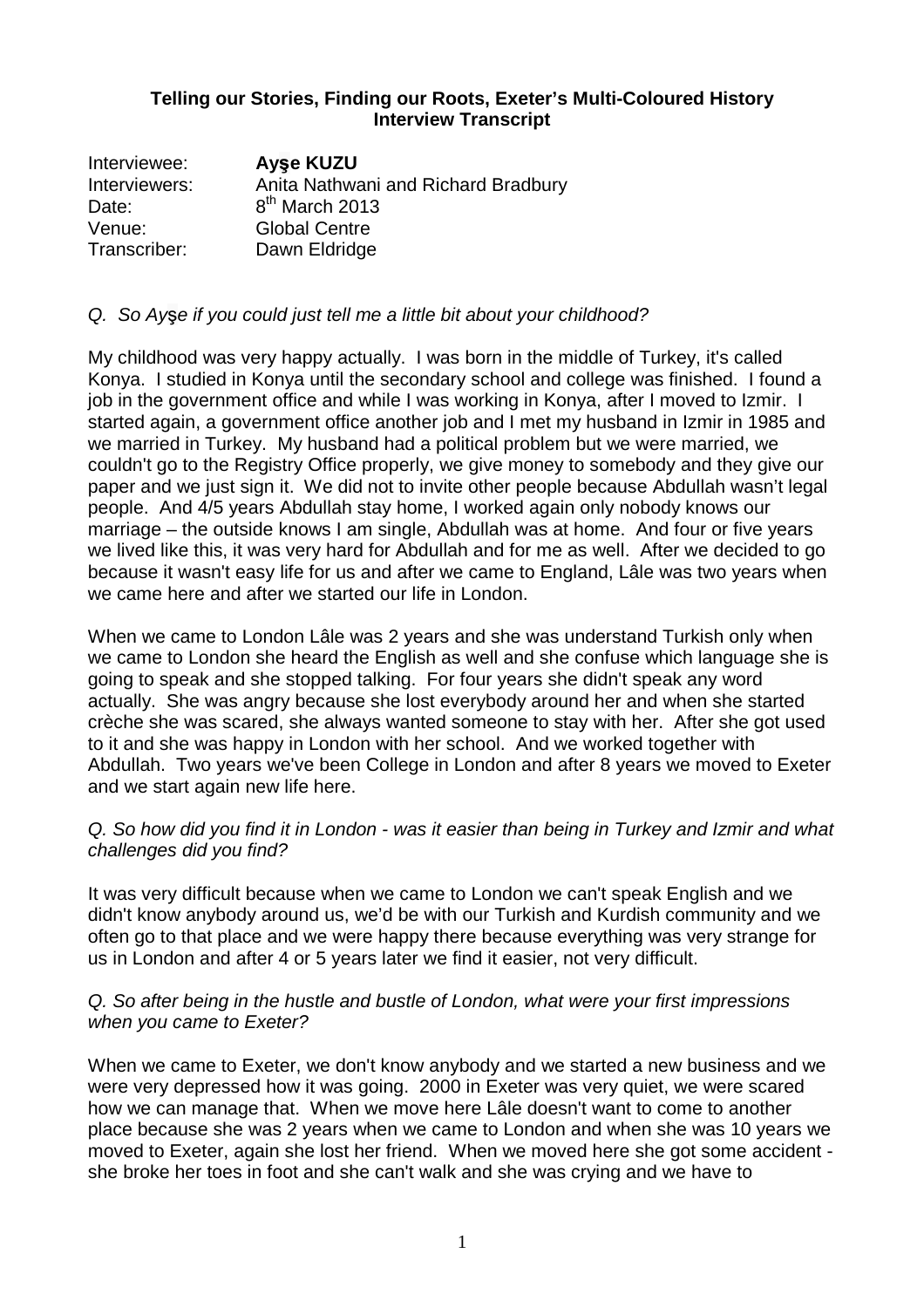concentrate on our new business, it was really very hard at that time. And after 2-3 years in Exeter we get it right and after four years actually

## Q. You spoke about starting a new business, so can you tell us a little bit about how that came about, did you find the premises first, or did you start the business elsewhere?

No we haven't got any experience actually. When we were in London, our neighbour was helping to look after Lâle after school and he told us if you live in London you can't leave her in another house because she wants to stay in her own house, you know. And we thought it was better if we start a small business she can stay with us and we look after her. London is not very safe for children actually. For this reason we decided to come to Exeter. One of our friends opened a Kebab shop, they advised us it's a nice university student city and the other hand a small city is not good for foreign people you know, they don't want another… they say Exeter is good for foreign people because they used to foreign university students for this reason we chose here actually.

#### Q. I am interested in your impressions of Exeter and memories of Turkey and how you feel about being away from Turkey now?

Actually we are very busy with our business, we can't think lots of things, we haven't got time to feel something. We just come in morning and start to work and especially when we started this business it was very difficult for us, we haven't got any experience and we spent a lot of time to business. Again we miss the Turkey of course, we've got Turkish television we watch every day, news and what happens in our country, what is the political situation and we get upset mostly. We miss Turkey of course, that's our country and we would like to go back there and live there actually.

# Q. What do you miss most about Turkey?

Mostly the sun [laughter] again our friendships, we miss everything in Turkey because we grown up there actually.

#### Q. I don't know if you mentioned earlier but at what age did you leave Turkey, Ayşe?

33 years.

# Q. So do you think it's been difficult for you and Abdullah to make friends here?

No, we made very easily friends actually because we love people, we're not thinking English or Turkish or Arabic, this is our character or idea, we thought all people are same, not nationality, and we make very easy friends. Because our character I think, we like to make people happy and we always wants to give something and I think we make it easy life, otherwise it's really difficult.

#### Q. Do you think it's been different for Lâle making friends here?

No for Lâle, like us, makes easily friends, only when she was teenager she confused. Because she took our culture, we give her, share everything and care for people - like humanity things, this is the normal thing. Only when she goes to school, for example, they don't share anything, they don't give her anything and she say: 'why am I giving everything and nobody shares with me' – like this, she confused. Only she going her way, she didn't change, she still same actually, she wants to share everything she gives to people love,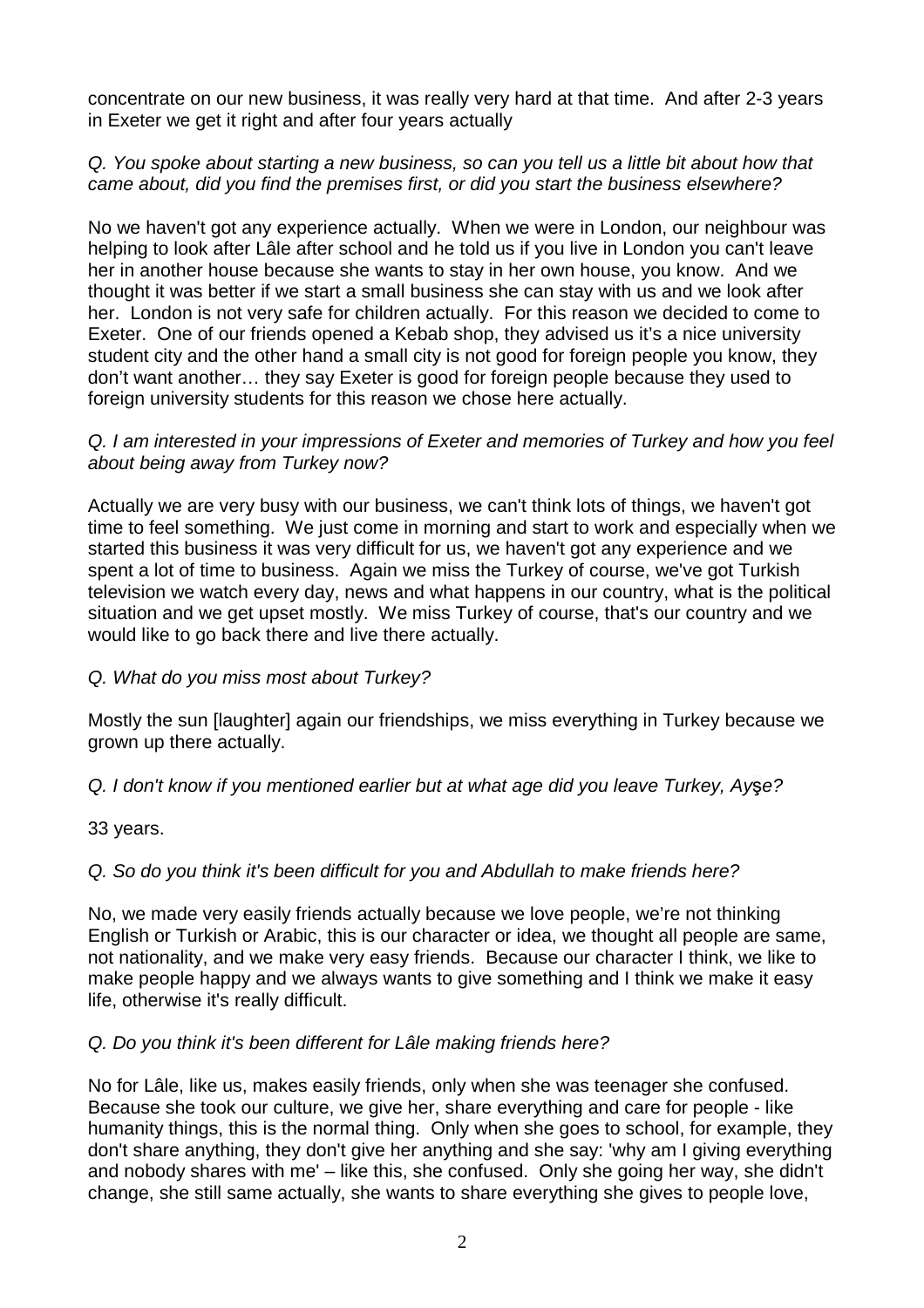and everything. Only her teenage was very difficult really, because I noticed when it's a holiday, when she stay one week with us, she's allright - when she started school, she changed, she's angry with us, she confused actually the cultures because English culture and Turkish culture are different especially when she was teenager actually.

### Q. So do you think she found it hard to have a sense of who she was?

Yes, if she'd grown up in London maybe different because lots of people come from other countries and she would not feel foreign. Only in Exeter she feels she's different from the other girls and she wants to be like them and she couldn't manage, she couldn't put herself from that. It was very hard time we had and for us as well, because when she go to a club, I haven't been to a club in Turkey and club is for us like disco and is not a safe place, they are drinking, not a good place. And when she comes 2 o'clock/3 o'clock I was very upset, I can't sleep while she is not coming. When she comes home I sleep and in the morning at 8 o'clock I have to wake up to go to work. It was really very hard for me. Now it's alright she getting very well and you know sometimes two cultures is good, if you are using it in a good way because she is taking something from us, from English culture and she mix it now, she is reading lots of books and she knows what happens in the world…and Abdullah help her a lot. I give love, Abdullah give… help her find her way – Abdullah is not like Turkish men they get quickly angry and beat…never, never, he say she will be alright and she will find her way.

#### Q. So if you were to ask Lâle now how she might describe herself - what do you think her answer might be?

I think she can't say I'm Turkish because she has seen lots of negative things of Turkish life and government and political system. When she was 17/18 she wants to live in Turkey, after when she has seen what happened I think she say just I am human, she can't say the nationality. Sometimes she say I feel myself I am Arab now, because Abdullah came from Egypt you know - and when she's been in Palestine she says I found myself I am now Arabic and I am learning Arabic, she can't say I think anything really, maybe in the future?

# Q. What do you like about being in Exeter?

Exeter is a small place, actually a good size, not big not small, and people are used to foreign people, I never feel foreign here, maybe I've got business and people are coming here, my place for this reason I don't know if maybe work somewhere.. I feel I belong to Exeter, I don't feel foreigner here. Just everybody's our people; our customers are relatives I feel…

#### Q. So leading on from that then, where would you say home was?

Home was I think again is Turkey. We can't make any plan, only I want to live in Turkey.

### Q. So let's go back to Turkey then, you spoke a little bit around your childhood but do you have any siblings, brothers, sisters?

Yes, I have two brothers and one sister. I lost one of my brothers when I was 19 years and after when I came to England I lost my mum, my daddy, I couldn't go to the funeral because I haven't got passport at that time – we applied for resident permit here and that… because I was the younger of the children in my family and they love me a lot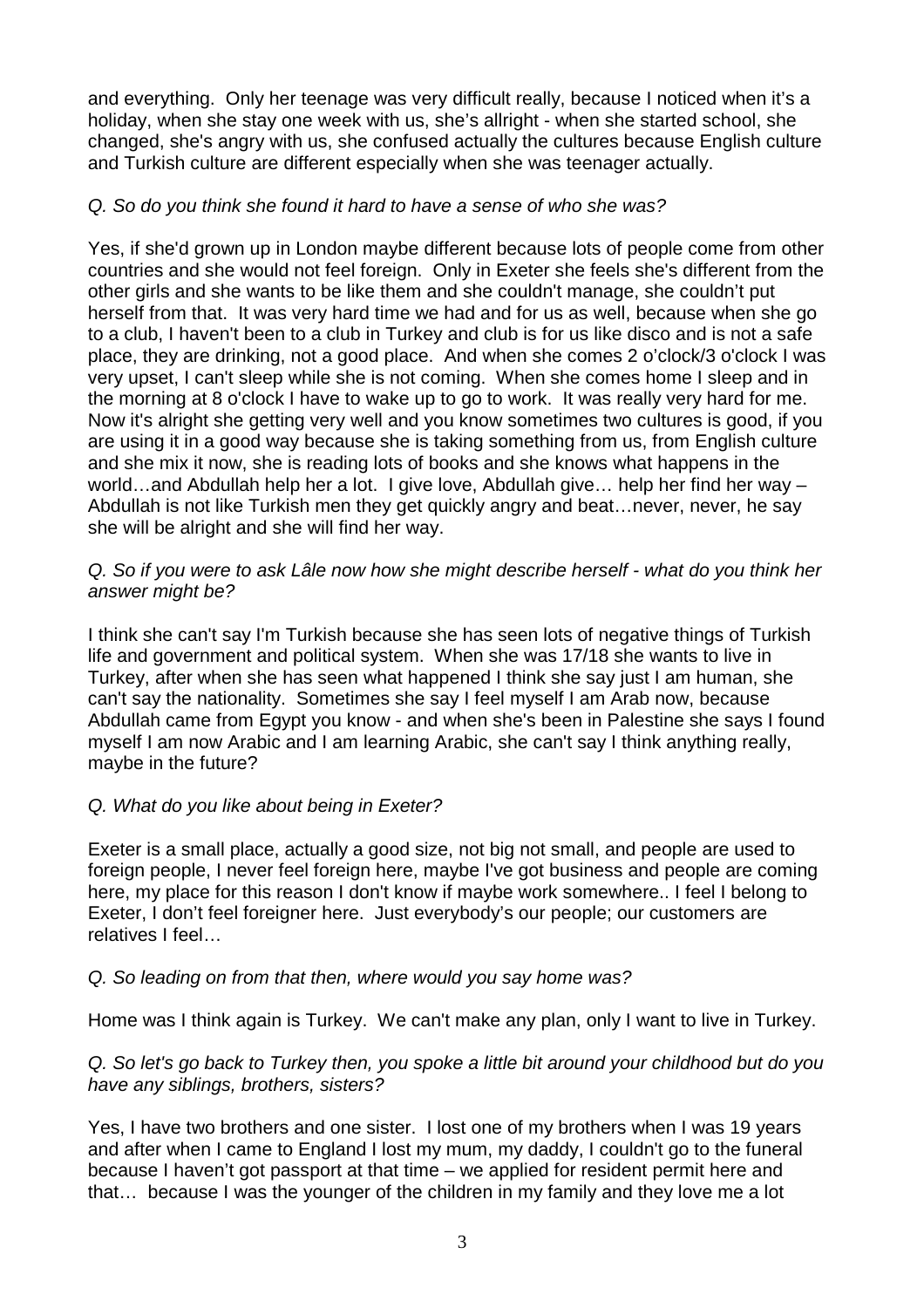actually, and they get very upset when I leave everything when I moved with Abdullah to England. I didn't tell them I am going because I know they can't accept it and that stayed always inside, my heart.. first time I say that.. it's not easy life really, not easy life.

# Q. So do you regret leaving?

No. I made maybe a mistake, only again I am not looking at the mistake because when married with Abdullah I know he has political problem and I accept it and we went on the road, you know, I never talk to him: 'you leave it, your political life because we married' because I know and I respect his life because it is a good way.

# Q. It's so much part of him

Yes, yes, I never regret really because if we live in Turkey maybe something would happen to him because it's not safe place, I read lots of things and around us happened lots of things for this reason I never regret really. I know he is not doing this for himself he is doing it for people for this reason really.

# Q. So what do you do on your day off? Apart from sleeping..

Actually our day off we go for a walk to Exwick on the riverside, and we finds lots of things… reading, at home and sometimes we visit our friends, we have lots of friends if we find time we meet with them. We are quite busy [laughter], even though day off.

# Q. Have you been to Dartmoor?

Yes we've been, our customer took us there to a nice place, it's called Fingle Bridge and we walk at National Trust place I think, 2 mile. You are walking and you are coming back to the same place. All our customers sorry for us and they say you come we take you somewhere. They help us a lot actually - one of our customers takes us one week-end actually. And sometimes we go to seaside when we have got guests you know from Turkey or from London, we take them Sidmouth or Exmouth, that nice pub Fisherman's Cot close to Tiverton, we go there. We like life actually only, we haven't got time. And sometimes we're travelling if Lâle calls us and we go somewhere.

# Q. Do you think there's a difference between Exeter and the rest of Devon?

Exeter is nice for us because there are lots of students here from Azerbaijan or Saudi Arabia, lots of students, and Turkey and we find here is different to the other places actually, we haven't been there - I think Exeter is good for us.

# Q. And maybe looking at the contrast between Exeter and London?

Of course they are different, London is more - easy for us actually because we have a big community there and you know if something happens we can go for a march or something. Exeter is a small place of course, especially for Abdullah. London is different than here of course.

Q. Would you prefer to be in London - given the choice now, you have lived in Exeter for many years?